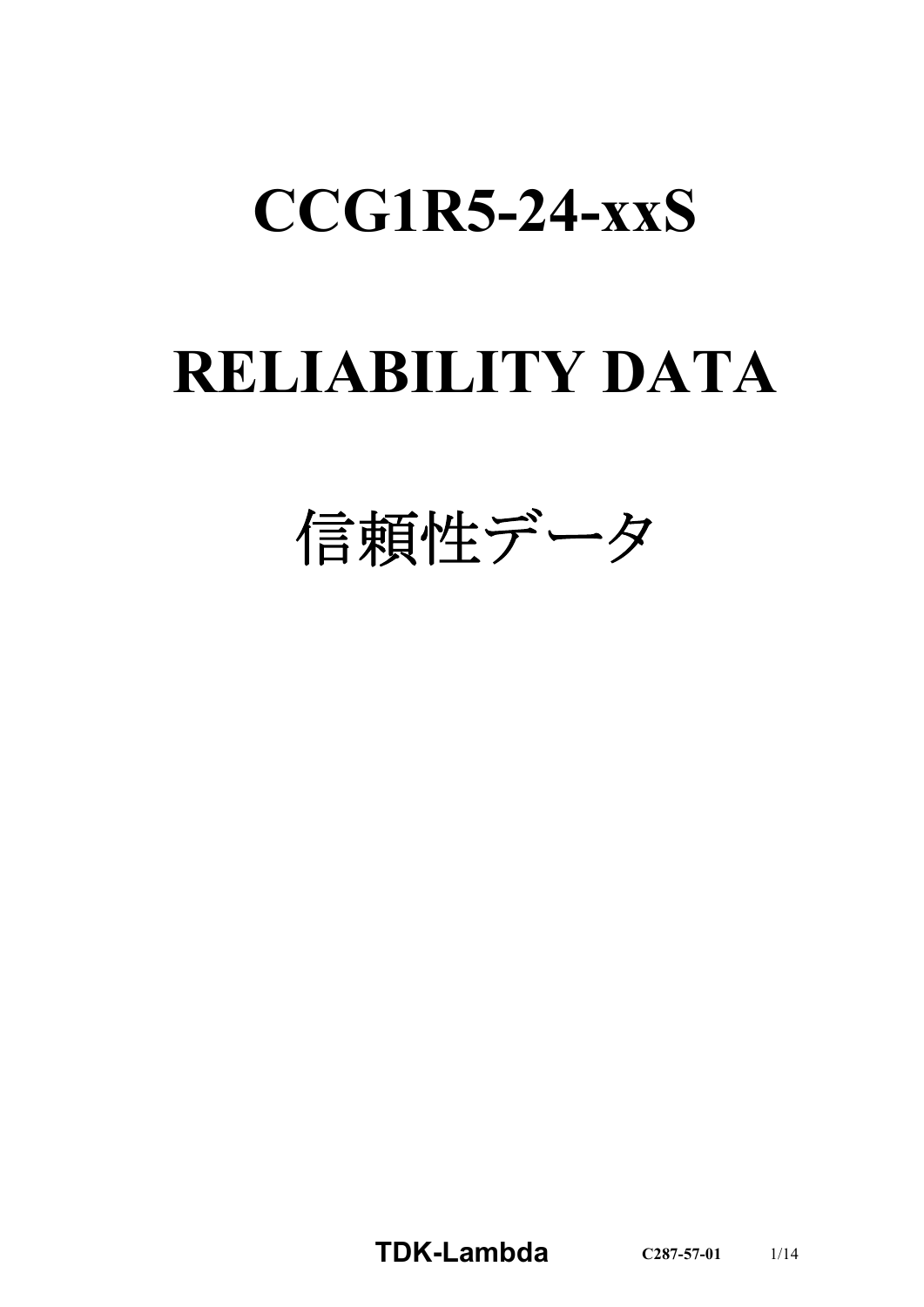#### **INDEX**

#### PAGE

| 3. 主要部品温度上昇值 Main Components Temperature Rise $\Delta T$ List ··············· 8 |                |
|---------------------------------------------------------------------------------|----------------|
| 4. アブノーマル試験 Abnormal Test …………………………………………………… 9                                |                |
| 5. ノイズシミュレート試験 Noise Simulate Test ……………………………………                               | $\frac{12}{2}$ |
| 6. その他試験 Other Test ……………………………………………………… 14                                    |                |

使用記号 Terminology Used

|       | +Vin …… + 入力端子                  | + Input Terminal                   |
|-------|---------------------------------|------------------------------------|
|       | -Vin ……… 入力端子                   | - Input Terminal                   |
|       | RC - ・・・・・・・ リモートON/OFFコントロール端子 | Remote ON/OFF Control Terminal     |
|       | +Vout …… + 出力端子                 | $+$ Output Terminal                |
|       | -Vout ……… 出力端子                  | - Output Terminal                  |
|       | TRM …… 出力電圧外部可変用端子              | Output Voltage Adjustment Terminal |
|       | FG …… フレームグラウンド                 | Frame GND                          |
| $\pm$ | ・・・・・・ 接地                       | Earth                              |

※記載のデータは代表機種の測定結果ですが、全ての製品はほぼ同等の特性です。

当社標準測定条件における結果であり、参考値としてお考え願います。

The data is the measurement result of a representative model,

but all products show almost the same characteristics.

Test results are reference data based on our standard measurement condition.

## **TDK-Lambda**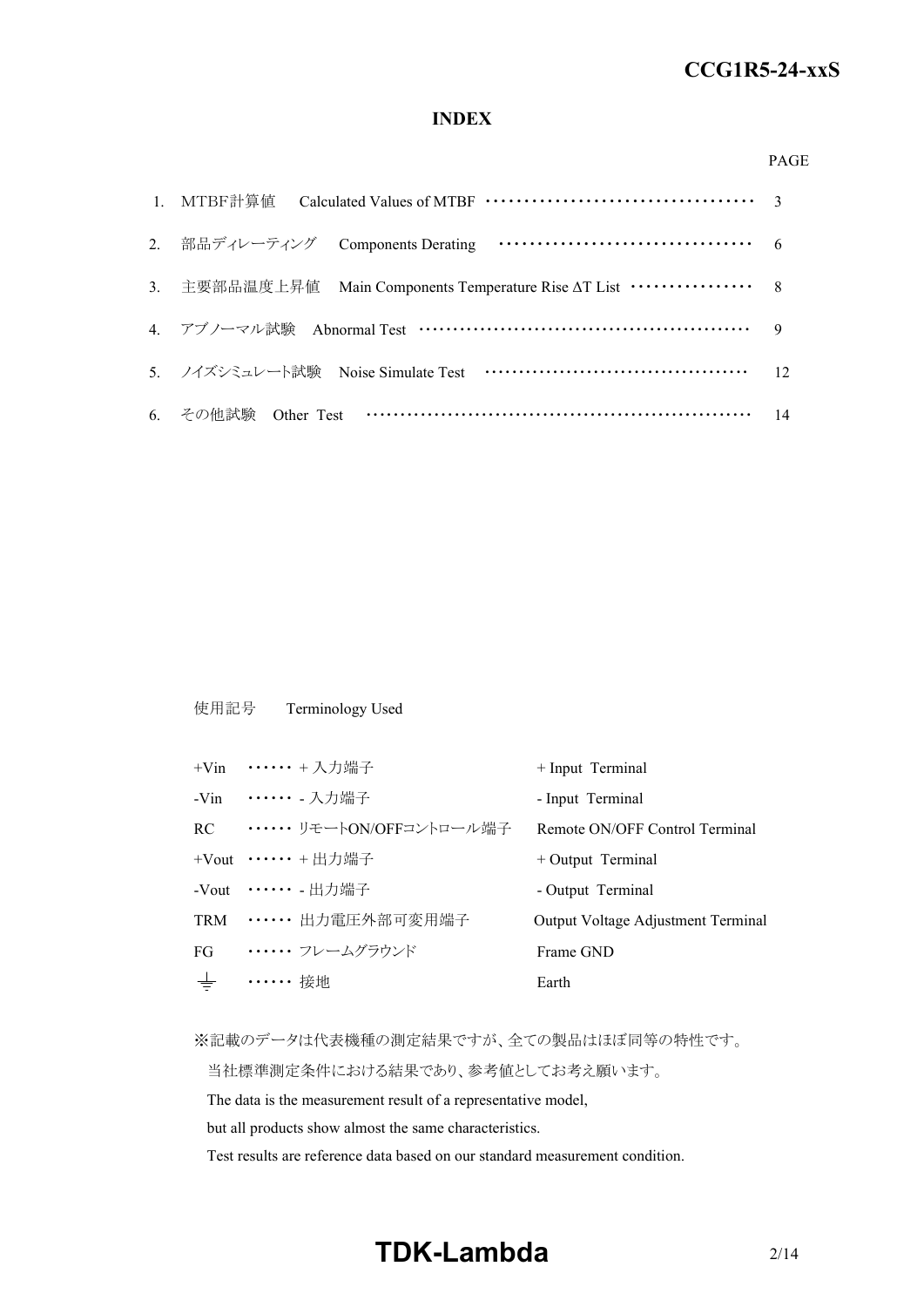#### **1. MTBF**計算値 **Calculated Values of MTBF**

**MODEL : CCG1R5-24-05S, CCG1R5-24-12S**

#### **(1)** 算出方法 **Calculating Method**

Telcordiaの部品ストレス解析法(\*1)で算出されています。 故障率λssは、それぞれの部品ごとに電気ストレスと動作温度によって決定されます。 Calculated based on parts stress reliability prediction of Telcordia(\*1). Individual failure rate λss is calculated by the electric stress and temperature rise of the each devices.

> \*1: Telcordia document "Reliability Prediction Procedure for Electronic Equipment" (Document number SR-332,Issue3)

$$
\langle \hat{\mathbf{g}} | \mathbf{H} \mathbf{x} \rangle \qquad MTBF = \frac{1}{\lambda_{equip}} = \frac{1}{\pi_E \sum_{i=1}^{m} N_i \cdot \lambda_{ssi}} \times 10^9 \qquad \text{iff } (\text{hours})
$$
\n
$$
\lambda_{ssi} = \lambda_{Gi} \cdot \pi_{Qi} \cdot \pi_{Si} \cdot \pi_{Ti}
$$

$$
\lambda_{\text{equip}} : \hat{\pm} \circledR \circledR \circledR \circledR
$$
\n
$$
\lambda_{\text{equip}}
$$
\n
$$
\therefore \hat{\pm} \circledR \circledR
$$
\n
$$
\text{Total Equipment failure rate (FITs = Failure in 109 hours)}
$$

<sup>l</sup>*Gi* : i 番目の部品に対する基礎故障率 Generic failure rate for the ith device

- <sup>p</sup>*Qi* : i番目の部品に対する品質ファクタ Quality factor for the ith device
- <sup>p</sup>*Si* : i番目の部品に対するストレスファクタ Stress factor for the ith device
- <sup>p</sup>*Ti* : i番目の部品に対する温度ファクタ Temperature factor for the ith device
- *m* : 異なる部品の数 Number of different device types
- *Ni* : i番目の部品の個数 Quantity of ith device type
- <sup>p</sup>*<sup>E</sup>* : 機器の環境ファクタ Equipment environmental factor

# **TDK-Lambda**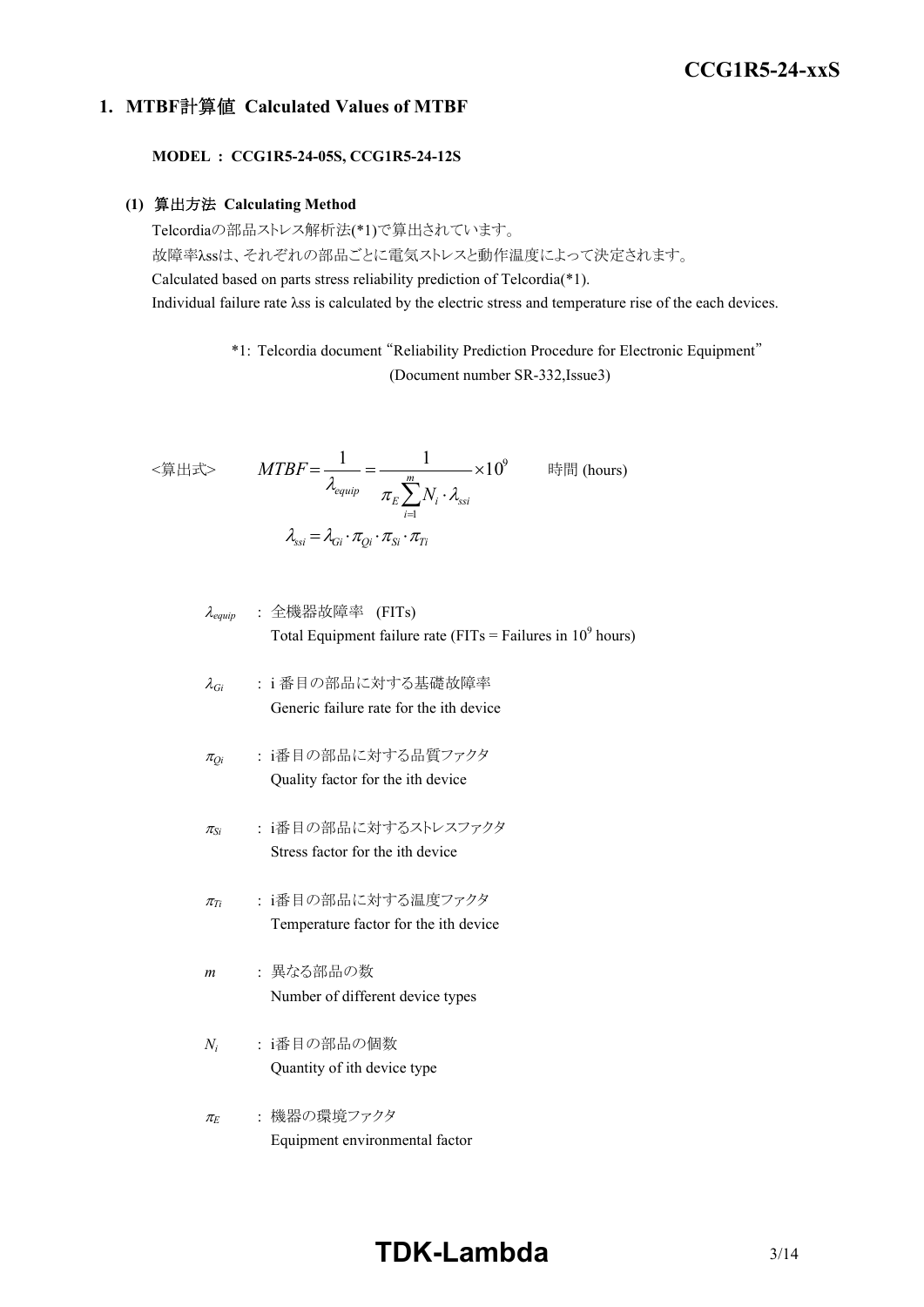#### **(2) MTBF**値 **MTBF Values**

- 条件 Conditions
	- · 入力電圧 : 24VDC ·環境ファクタ : GF (Ground, Fixed) Input Voltage Environmental Factor



#### **(2)-1 CCG1R5-24-05S**

| Ambient        | <b>MTBF</b>                 |                               |  |  |  |  |  |  |  |  |  |  |
|----------------|-----------------------------|-------------------------------|--|--|--|--|--|--|--|--|--|--|
| temperature    | Output Current: 0.15A (50%) | Output Current : 0.30A (100%) |  |  |  |  |  |  |  |  |  |  |
| $25^{\circ}$ C | 19,250,995 (hours)          | 17,440,399 (hours)            |  |  |  |  |  |  |  |  |  |  |
| $40^{\circ}$ C | 13,225,319 (hours)          | 11,883,918 (hours)            |  |  |  |  |  |  |  |  |  |  |
| $60^{\circ}$ C | 7,009,727 (hours)           | 6,133,830 (hours)             |  |  |  |  |  |  |  |  |  |  |
| $85^{\circ}$ C | 2,371,413 (hours)           | 2,024,996 (hours)             |  |  |  |  |  |  |  |  |  |  |
| $92.5$ °C      | 1,611,587 (hours)           |                               |  |  |  |  |  |  |  |  |  |  |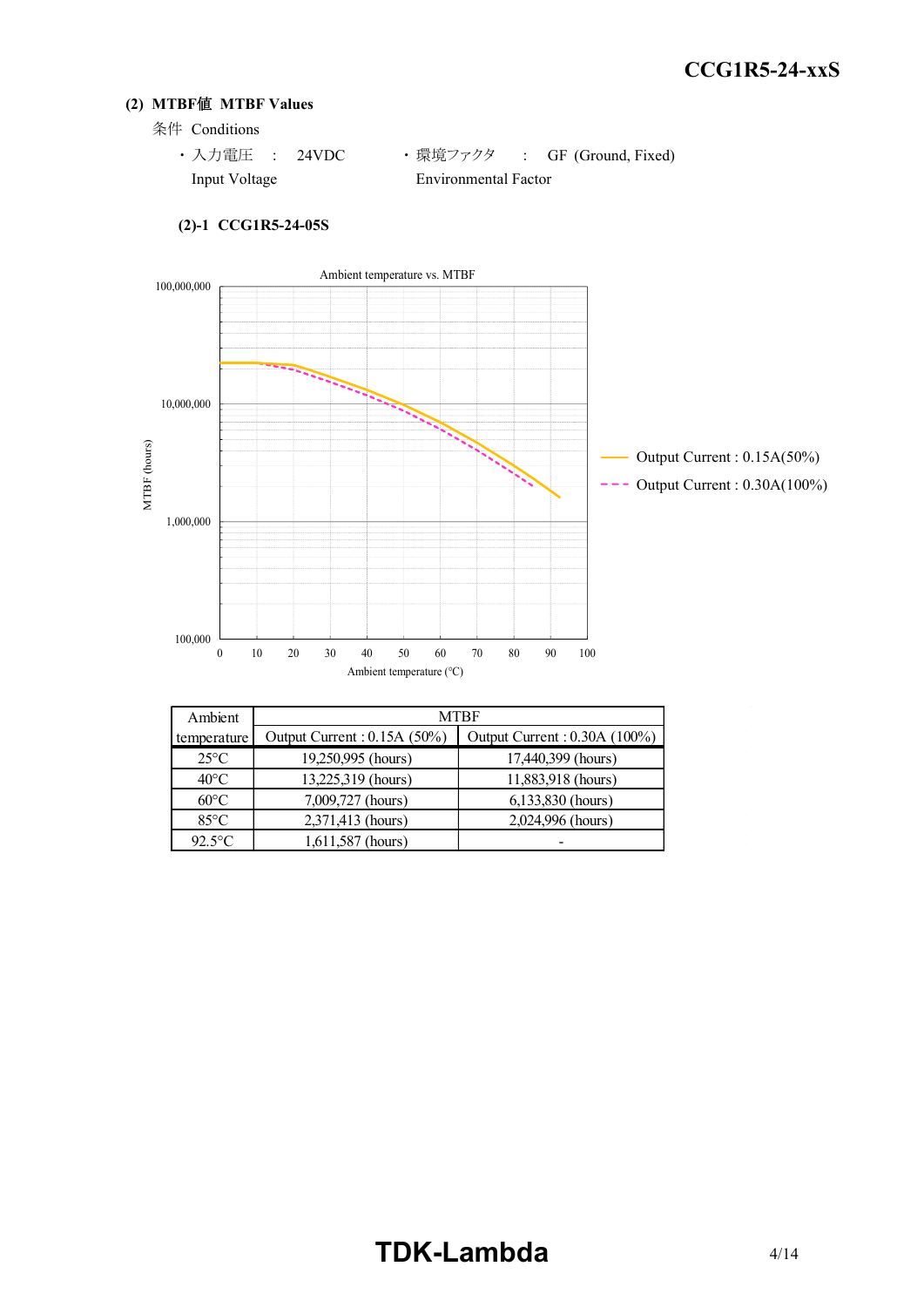#### **(2)-2 CCG1R5-24-12S**



| Ambient        | <b>MTBF</b>                  |                              |  |  |  |  |  |  |  |  |
|----------------|------------------------------|------------------------------|--|--|--|--|--|--|--|--|
| temperature    | Output Current: 0.065A (50%) | Output Current: 0.13A (100%) |  |  |  |  |  |  |  |  |
| $25^{\circ}$ C | 19,582,456 (hours)           | 18,202,965 (hours)           |  |  |  |  |  |  |  |  |
| $40^{\circ}$ C | 13,437,676 (hours)           | 12,424,856 (hours)           |  |  |  |  |  |  |  |  |
| $60^{\circ}$ C | 7,089,212 (hours)            | 6,441,636 (hours)            |  |  |  |  |  |  |  |  |
| $85^{\circ}$ C | 2,380,566 (hours)            | 2,130,152 (hours)            |  |  |  |  |  |  |  |  |
| $92.5$ °C      | 1,615,074 (hours)            |                              |  |  |  |  |  |  |  |  |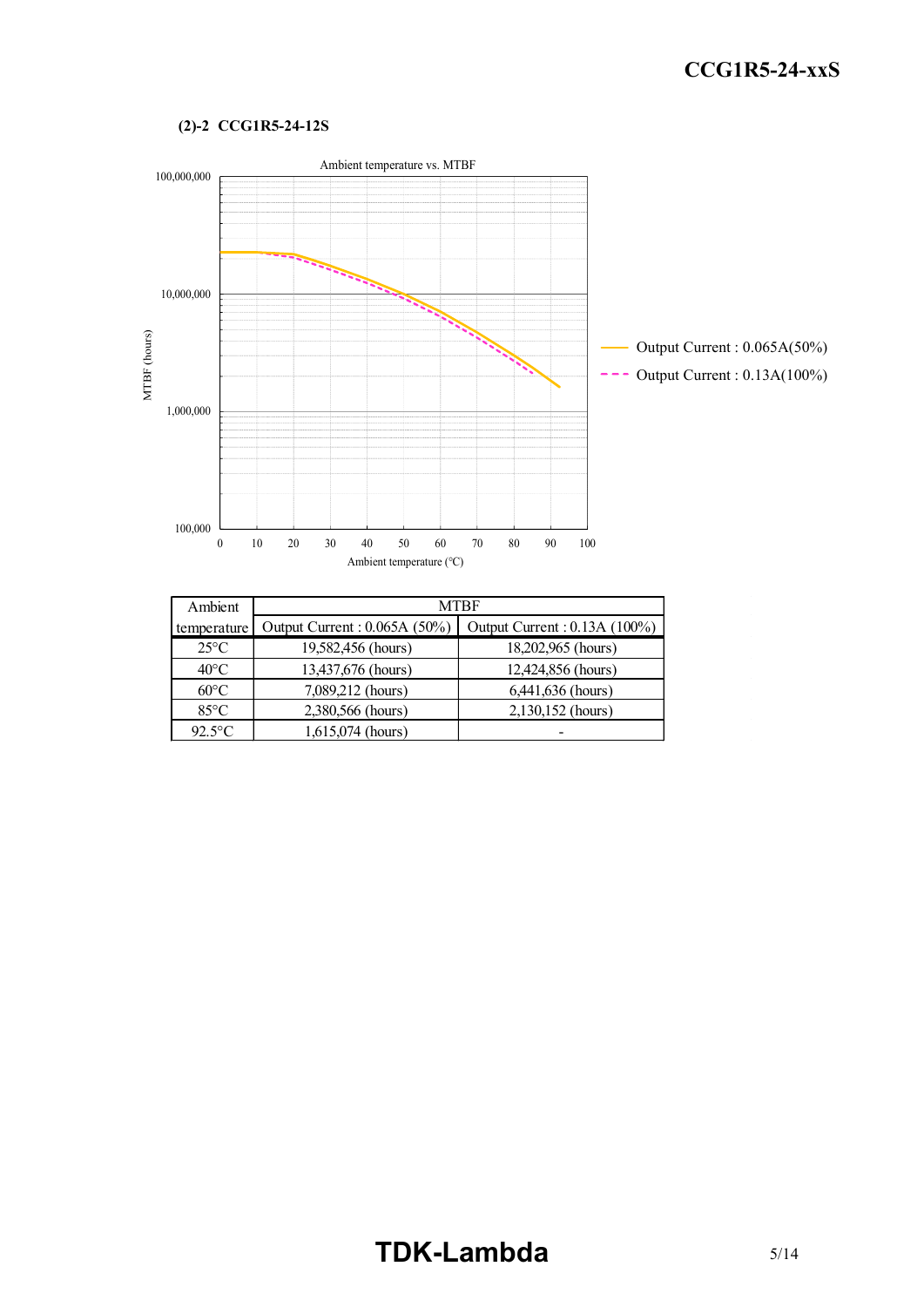## **2.** 部品ディレーティング **Components Derating**

**MODEL : CCG1R5-24-05S, CCG1R5-24-12S**

#### **(1)** 算出方法 **Calculating Method**

- (a) 測定方法 Measuring Method
	- ・ 入力電圧 : 24VDC ・ 出力電流 : CCG1R5-24-05S 0.3A (100%) Input Voltage Output Current CCG1R5-24-12S 0.13A (100%) • 周囲温度 : 85°C · 哈却法 : 自然空冷 Ambient Temperature Cooling Natural Convection ・ 取り付け : 水平置き Mounting Horizontal
- (b) 半導体 Semiconductors

ケース温度、消費電力、熱抵抗より使用状態の接合点温度を求め最大定格、接合点温度との比較を 求めました。

Compared with maximum junction temperature and actual one which is calculated based on case temperature, power dissipation and thermal impedance.

- (c) IC、抵抗、コンデンサ等 IC, Resistors, Capacitors, etc. 周囲温度、使用状態、消費電力など、個々の値は設計基準内に入っています。 Ambient temperature, operating condition, power dissipation and so on are within derating criteria.
- (d) 熱抵抗算出方法 Calculating method of thermal impedance

|                                     | $\theta_{j-c} = \frac{T_j(\text{max}) - T_c}{P_j(\text{max})}$ $\theta_{j-a} = \frac{T_j(\text{max}) - T_a}{P_j(\text{max})}$<br>$\theta_{j-l} = \frac{T_j(\text{max}) - T_l}{P_i(\text{max})}$ |  |
|-------------------------------------|-------------------------------------------------------------------------------------------------------------------------------------------------------------------------------------------------|--|
| $T_c$                               | : ディレーティングの始まるケース温度 一般に25℃<br>Case Temperature at Start Point of Derating; 25 <sup>o</sup> C in General                                                                                         |  |
| $T_a$                               | : ディレーティングの始まる周囲温度 一般に25℃<br>Ambient Temperature at Start Point of Derating; 25°C in General                                                                                                    |  |
| $T_I$                               | : ディレーティングの始まるリード温度 一般に25℃<br>Lead Temperature at Start Point of Derating; 25°C in General                                                                                                      |  |
| $(P_{ch}(\text{max}))$              | $P_i$ (max) : 最大接合点(チャネル)損失<br>Maximum Junction (channel) Dissipation                                                                                                                           |  |
| $(T_{ch}(\text{max}))$              | $T_j$ (max) : 最大接合点(チャネル)温度<br>Maximum Junction (channel) Temperature                                                                                                                           |  |
| $\theta_{j-c}$<br>$(\theta_{ch-c})$ | : 接合点(チャネル)からケースまでの熱抵抗<br>Thermal Impedance between Junction (channel) and Case                                                                                                                 |  |
| $\theta_{j-a}$<br>$(\theta_{ch-a})$ | : 接合点から周囲までの熱抵抗<br>Thermal Impedance between Junction (channel) and Air                                                                                                                         |  |
| $\theta_{i-l}$<br>$(\theta_{ch-l})$ | : 接合点からリードまでの熱抵抗<br>Thermal Impedance between Junction (channel) and Lead                                                                                                                       |  |

## **TDK-Lambda** 6/14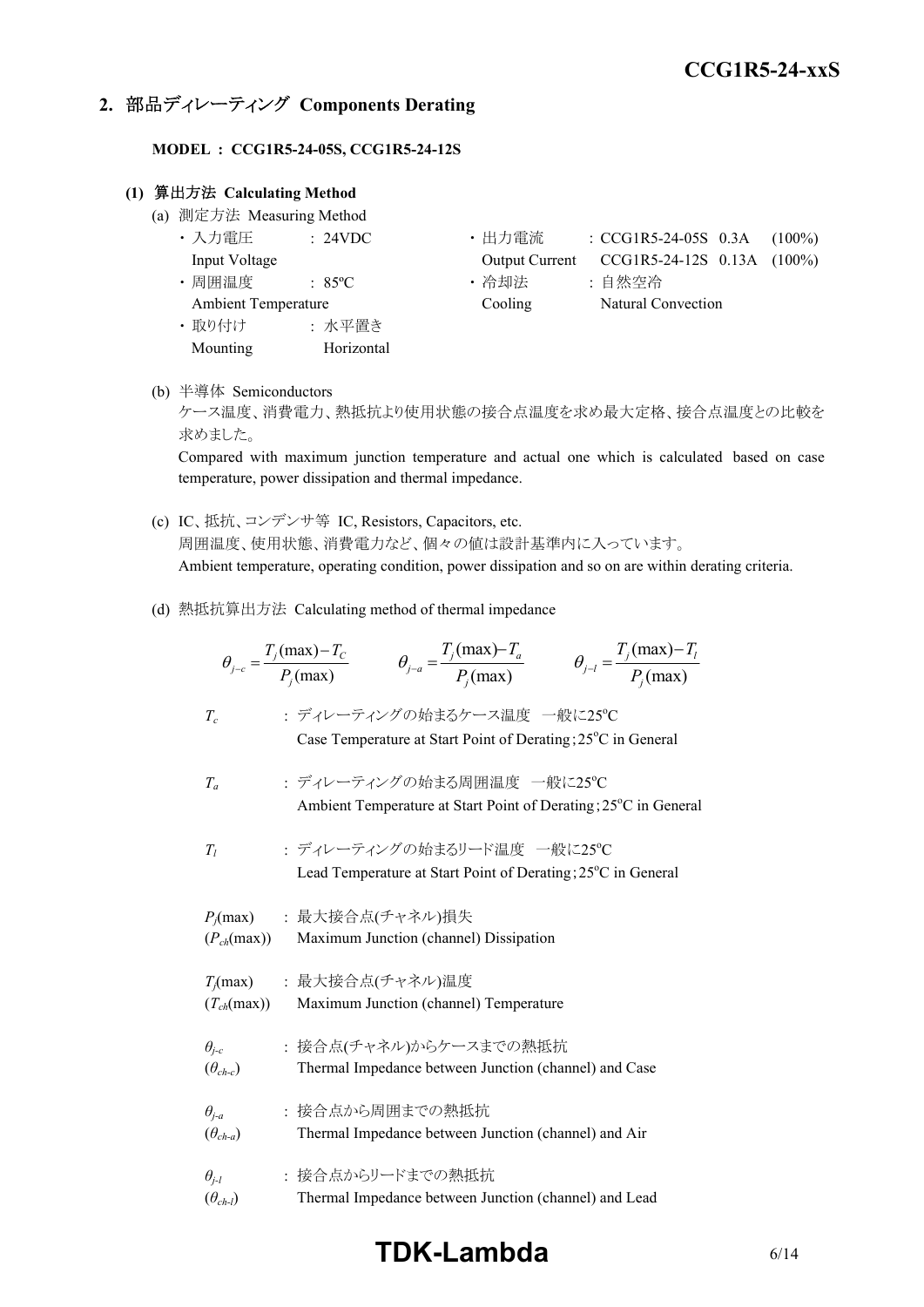### **(2)** 部品ディレーティング表 **Components Derating List**

#### **(2)-1 CCG1R5-24-05S**

| 部品番号             | 部品名                 | 最大定格                           | 使用状態                   | ディレーティング率       |
|------------------|---------------------|--------------------------------|------------------------|-----------------|
| Location No.     | Part Name           | Maximum Rating                 | <b>Actual Rating</b>   | Derating Factor |
|                  | <b>CHIP MOS FET</b> | $Tj(max)$ : 150 °C             | $103.1$ <sup>o</sup> C | 68.7%           |
| D <sub>101</sub> | <b>CHIP SBD</b>     | $Tj(max)$ : 150 °C             | $107.2$ <sup>o</sup> C | 71.5%           |
| Al               | <b>CHIP IC</b>      | $Tj(max)$ : 150 °C             | $102.6$ °C             | 68.4%           |
| A101             | <b>CHIP IC</b>      | $Tj(max)$ : 150 °C             | 97.9°C                 | 65.2%           |
| PC <sub>1</sub>  | <b>CHIP COUPLER</b> | $Tj(max)$ : 125 <sup>o</sup> C | $97.5$ °C              | 78.0%           |

#### **(2)-2 CCG1R5-24-12S**

| 部品番号             | 部品名                 | 最大定格               | 使用状態                 | ディレーティング率       |
|------------------|---------------------|--------------------|----------------------|-----------------|
| Location No.     | Part Name           | Maximum Rating     | <b>Actual Rating</b> | Derating Factor |
| Οl               | <b>CHIP MOS FET</b> | $Tj(max)$ : 150 °C | $100.9$ °C           | 67.3%           |
| D <sub>101</sub> | <b>CHIP SBD</b>     | $Tj(max)$ : 150 °C | 98.9°C               | 65.9%           |
| A1               | <b>CHIP IC</b>      | $Tj(max)$ : 150 °C | $102.6$ °C           | 68.4%           |
| A101             | <b>CHIP IC</b>      | $Tj(max)$ : 150 °C | 97.9°C               | 65.2%           |
| PC <sub>1</sub>  | <b>CHIP COUPLER</b> | $Ti(max)$ : 125 °C | $97.5$ °C            | 78.0%           |

# **TDK-Lambda** 7/14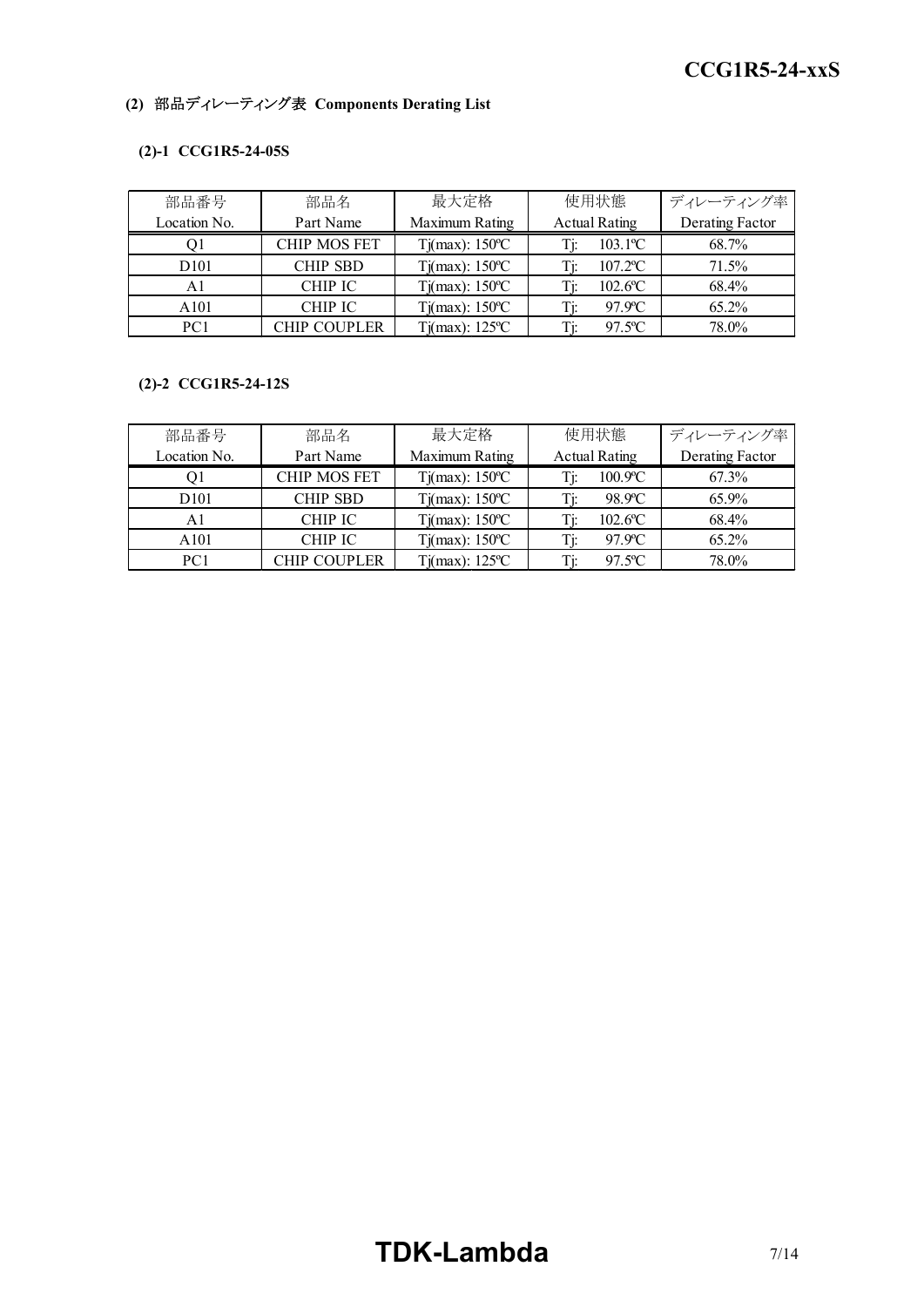#### *INSTRUCTION MANUAL* **3.** 主要部品温度上昇値 **Main Components Temperature Rise ΔT List**

**MODEL : CCG1R5-24-05S, CCG1R5-24-12S**





#### **(2)** 測定結果 **Measuring Results**

**(2)-1 CCG1R5-24-05S**

| 部品番号              | 部品名                 | 温度上昇值 ΔT              |
|-------------------|---------------------|-----------------------|
| Location No.      | Part Name           | Temperature Rise      |
| O1                | <b>CHIP MOS FET</b> | $17.4$ <sup>o</sup> C |
| D <sub>10</sub> 1 | <b>CHIP SBD</b>     | $15.2$ <sup>o</sup> C |
| A <sub>1</sub>    | <b>CHIP IC</b>      | $17.3$ <sup>o</sup> C |
| A101              | <b>CHIP IC</b>      | $12.6$ °C             |
| PC1               | <b>CHIP COUPLER</b> | $11.6$ °C             |
| L1                | <b>CHOKE COIL</b>   | $10.9$ °C             |
| Τ1                | TRANS, PULSE        | $16.1$ <sup>o</sup> C |

#### **(2)-2 CCG1R5-24-12S**

| 部品番号              | 部品名                 | 温度上昇值 ΔT              |  |  |  |  |
|-------------------|---------------------|-----------------------|--|--|--|--|
| Location No.      | Part Name           | Temperature Rise      |  |  |  |  |
| O1                | <b>CHIP MOS FET</b> | $15.4$ <sup>o</sup> C |  |  |  |  |
| D <sub>10</sub> 1 | <b>CHIP SBD</b>     | $10.7$ °C             |  |  |  |  |
| A <sub>1</sub>    | <b>CHIP IC</b>      | $15.0$ <sup>o</sup> C |  |  |  |  |
| A101              | <b>CHIP IC</b>      | $10.0$ <sup>o</sup> C |  |  |  |  |
| PC1               | CHIP COUPLER        | $10.5^{\circ}$ C      |  |  |  |  |
| L1                | <b>CHOKE COIL</b>   | $13.1^{\circ}$ C      |  |  |  |  |
| Τ1                | TRANS, PULSE        | $14.4$ <sup>o</sup> C |  |  |  |  |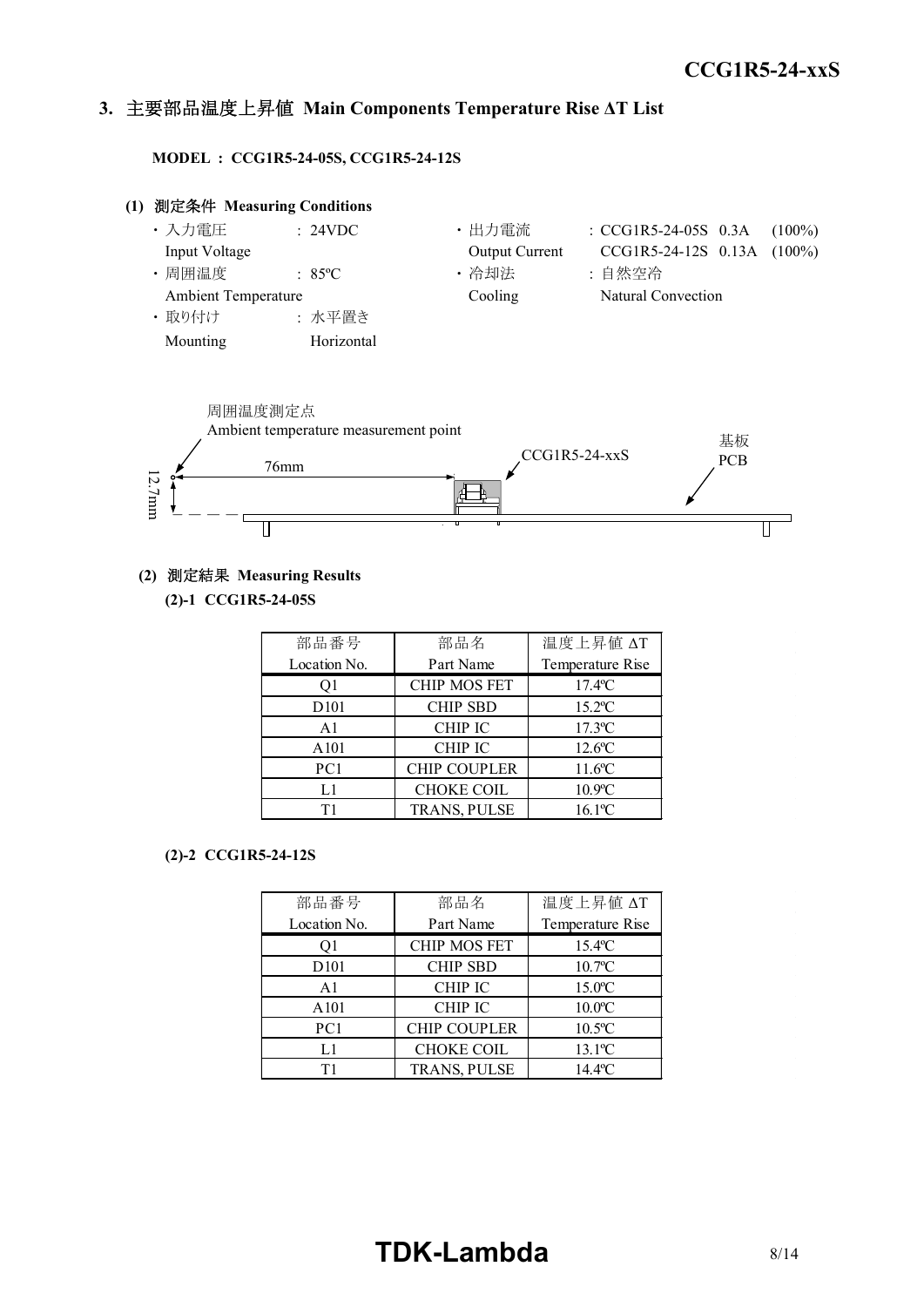### **4.** アブノーマル試験 **Abnormal Test**

**MODEL : CCG1R5-24-05S, CCG1R5-24-12S**

#### **(1)** 試験条件 **Test Conditions**

| ・入力電圧                      | : 36VDC           |                   |
|----------------------------|-------------------|-------------------|
| Input Voltage              |                   |                   |
| ・出力電流                      | : $CCG1R5-24-05S$ | $0.3A$ $(100\%)$  |
| Output Current             | CCG1R5-24-12S     | $0.13A$ $(100\%)$ |
| ・周囲温度                      | $: 25^{\circ}$ C  |                   |
| <b>Ambient Temperature</b> |                   |                   |

#### **(2)** 試験回路 **Test Circuit**



• ヒューズ (F1) : 1.6A (DC86V11CT 1.6A, SOC) Fuse

# **TDK-Lambda**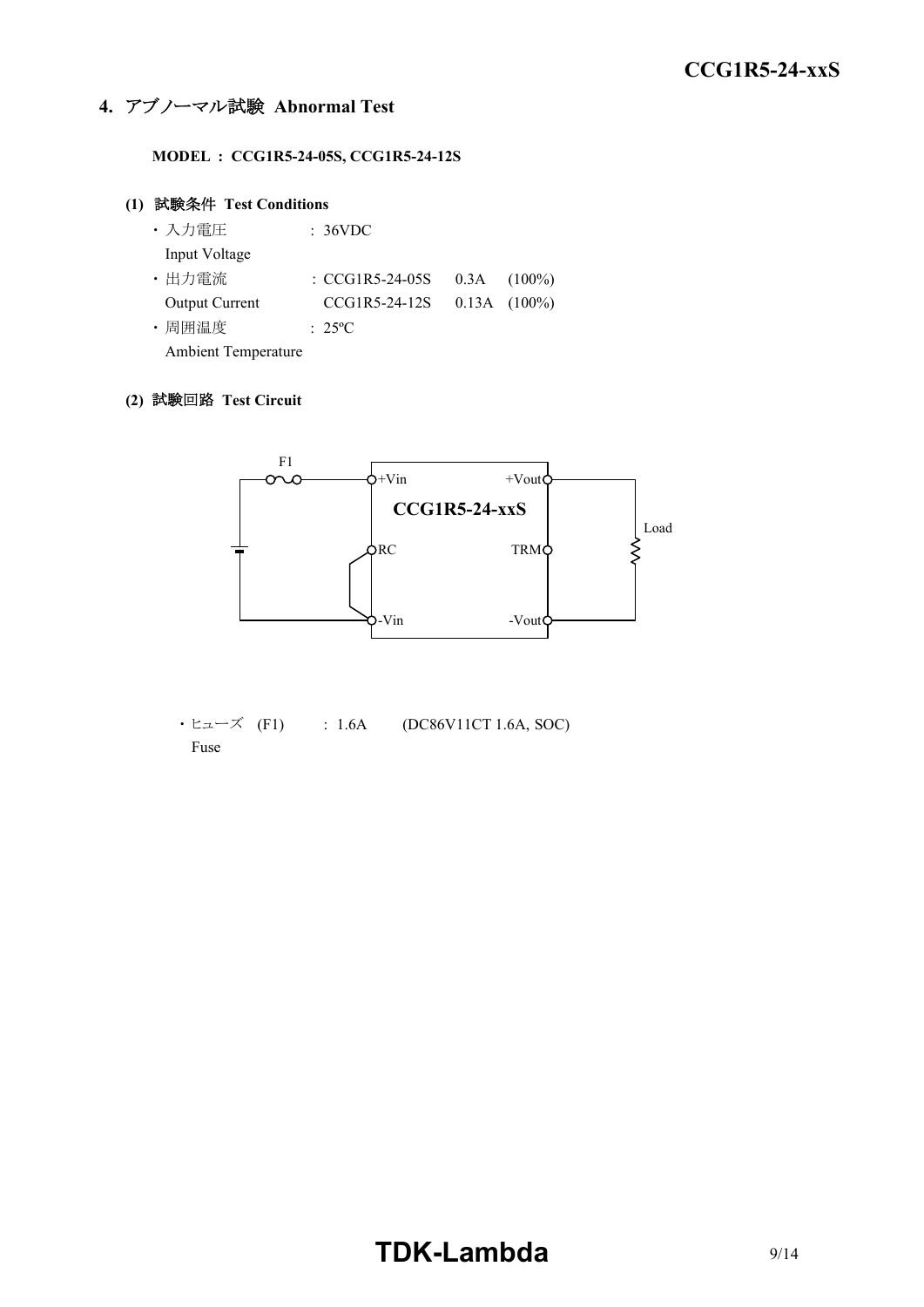(Da:Damaged)

#### **(3)** 試験結果 **Test Results**

## **(3)-1 CCG1R5-24-05S**

|                |                  | Test position                  |                     | Test<br>mode                                  |          | Test result |             |             |         |             |                                    |                                                        |                                               |           |               | $\tilde{\phantom{a}}$<br>$\overline{\phantom{a}}$ |                                |
|----------------|------------------|--------------------------------|---------------------|-----------------------------------------------|----------|-------------|-------------|-------------|---------|-------------|------------------------------------|--------------------------------------------------------|-----------------------------------------------|-----------|---------------|---------------------------------------------------|--------------------------------|
|                |                  |                                |                     |                                               | $\rm{a}$ | $\mathbf b$ | $\mathbf c$ | $\mathbf d$ | $\rm e$ | $\mathbf f$ | g                                  | $\,h$                                                  | I                                             |           | k             |                                                   |                                |
| No.            | 部品No.            | 試験端子                           | シ<br>$\exists$<br>F | 才<br>$\mathcal{I}$<br>$\mathcal{I}$<br>$\vee$ | 発<br>火   | 発<br>煙      | 破裂          | 異<br>臭      | 赤<br>熱  | 破<br>損      | ヒ<br>$\equiv$<br>$\vert$<br>ズ<br>断 | $\circ$<br>$\ensuremath{\mathbf{V}}$<br>$\overline{P}$ | $\mathcal O$<br>$\mathbf C$<br>$\overline{P}$ | 出力<br>断   | 変化な<br>$\cup$ | z<br>$\mathcal{O}$<br>他                           | 記事                             |
|                | Location<br>No.  | Test<br>point                  | Short               | ${\bf Open}$                                  | Fire     | Smoke       | Burst       | Smell       | Red hot | Damaged     | Fuse blown                         |                                                        |                                               | No output | No change     | Others                                            | Note                           |
|                |                  | $D-S$                          | $\bullet$           |                                               |          |             |             |             |         |             | $\bullet$                          |                                                        |                                               | $\bullet$ |               |                                                   |                                |
|                |                  | $D-G$                          | $\bullet$           |                                               |          |             |             |             |         | $\bullet$   | $\bullet$                          |                                                        |                                               | $\bullet$ |               |                                                   | Da:R36                         |
| $\mathbf{1}$   | Q1               | G-S                            | $\bullet$           |                                               |          |             |             |             |         |             |                                    |                                                        |                                               | $\bullet$ |               |                                                   |                                |
|                |                  | D                              |                     | $\bullet$                                     |          |             |             |             |         |             |                                    |                                                        |                                               | $\bullet$ |               |                                                   |                                |
|                |                  | S                              |                     | $\bullet$                                     |          |             |             |             |         |             |                                    |                                                        |                                               | $\bullet$ |               |                                                   |                                |
|                |                  | G                              |                     | $\bullet$                                     |          |             |             |             |         |             |                                    |                                                        |                                               | $\bullet$ |               |                                                   |                                |
| $\overline{2}$ | D <sub>101</sub> | $\mathrm{A}\text{-}\mathrm{K}$ | ●                   |                                               |          |             |             |             |         |             |                                    |                                                        | e                                             |           |               |                                                   |                                |
|                |                  | $\rm A/K$                      |                     | $\bullet$                                     |          |             |             |             |         |             |                                    |                                                        |                                               | $\bullet$ |               |                                                   |                                |
|                |                  | $1-2$                          | $\bullet$           |                                               |          |             |             |             |         |             |                                    |                                                        | $\bullet$                                     |           |               | $\bullet$                                         | 出力電圧増加 Output voltage increase |
|                |                  | $3 - 4$                        | $\bullet$           |                                               |          |             |             |             |         |             |                                    |                                                        |                                               | $\bullet$ |               |                                                   |                                |
| $\mathfrak{Z}$ | PC1              | $\mathbf{1}$                   |                     | $\bullet$                                     |          |             |             |             |         |             |                                    |                                                        | 0                                             |           |               | $\bullet$                                         | 出力電圧増加 Output voltage increase |
|                |                  | $\overline{c}$                 |                     | 0                                             |          |             |             |             |         |             |                                    |                                                        | 0                                             |           |               | $\bullet$                                         | 出力電圧増加 Output voltage increase |
|                |                  | 3                              |                     | $\bullet$                                     |          |             |             |             |         |             |                                    |                                                        |                                               |           |               | $\bullet$                                         | 出力電圧増加 Output voltage increase |
|                |                  | $\overline{4}$                 |                     | $\bullet$                                     |          |             |             |             |         |             |                                    |                                                        | $\bullet$                                     |           |               | $\bullet$                                         | 出力電圧増加 Output voltage increase |
| $\overline{4}$ | L1               |                                |                     |                                               |          |             |             |             |         |             |                                    |                                                        |                                               |           | $\bullet$     |                                                   |                                |
|                |                  |                                |                     | 0                                             |          |             |             |             |         |             |                                    |                                                        |                                               | 0         |               |                                                   |                                |
|                |                  | $1 - 2$                        | ●                   |                                               |          |             |             |             |         |             | ●                                  |                                                        |                                               | $\bullet$ |               |                                                   |                                |
|                |                  | $2 - 3$                        | $\bullet$           |                                               |          |             |             |             |         |             |                                    |                                                        | $\bullet$                                     |           |               |                                                   |                                |
|                |                  | $3-4$                          | $\bullet$           |                                               |          |             |             |             |         |             | $\bullet$                          |                                                        |                                               | $\bullet$ |               |                                                   |                                |
|                |                  | $5-6$                          | ●                   |                                               |          |             |             |             |         |             |                                    |                                                        |                                               |           |               |                                                   |                                |
|                |                  | $6 - 7$                        | 0                   |                                               |          |             |             |             |         |             |                                    |                                                        | 0                                             |           |               |                                                   |                                |
|                |                  | $7 - 8$                        | $\bullet$           |                                               |          |             |             |             |         |             |                                    |                                                        |                                               |           | $\bullet$     |                                                   |                                |
| 5              | T1               | $\mathbf{1}$                   |                     | $\bullet$                                     |          |             |             |             |         |             |                                    |                                                        |                                               |           |               | $\bullet$                                         | 効率低下 Efficiency down           |
|                |                  | $\overline{c}$                 |                     | $\bullet$                                     |          |             |             |             |         |             |                                    |                                                        |                                               | $\bullet$ |               |                                                   |                                |
|                |                  | 3                              |                     | $\bullet$                                     |          |             |             |             |         |             |                                    |                                                        |                                               | $\bullet$ |               |                                                   |                                |
|                |                  | $\overline{4}$                 |                     | $\bullet$                                     |          |             |             |             |         |             |                                    |                                                        |                                               |           |               | $\bullet$                                         | 効率低下 Efficiency down           |
|                |                  | 5                              |                     | $\bullet$                                     |          |             |             |             |         |             |                                    |                                                        |                                               |           |               | $\bullet$                                         | 効率低下 Efficiency down           |
|                |                  | 6                              |                     | $\bullet$                                     |          |             |             |             |         |             |                                    |                                                        |                                               |           |               | $\bullet$                                         | 効率低下 Efficiency down           |
|                |                  | $\boldsymbol{7}$               |                     | $\bullet$                                     |          |             |             |             |         |             |                                    |                                                        |                                               |           |               | 0                                                 | 効率低下 Efficiency down           |
|                |                  | 8                              |                     | $\bullet$                                     |          |             |             |             |         |             |                                    |                                                        |                                               |           |               | $\bullet$                                         | 効率低下 Efficiency down           |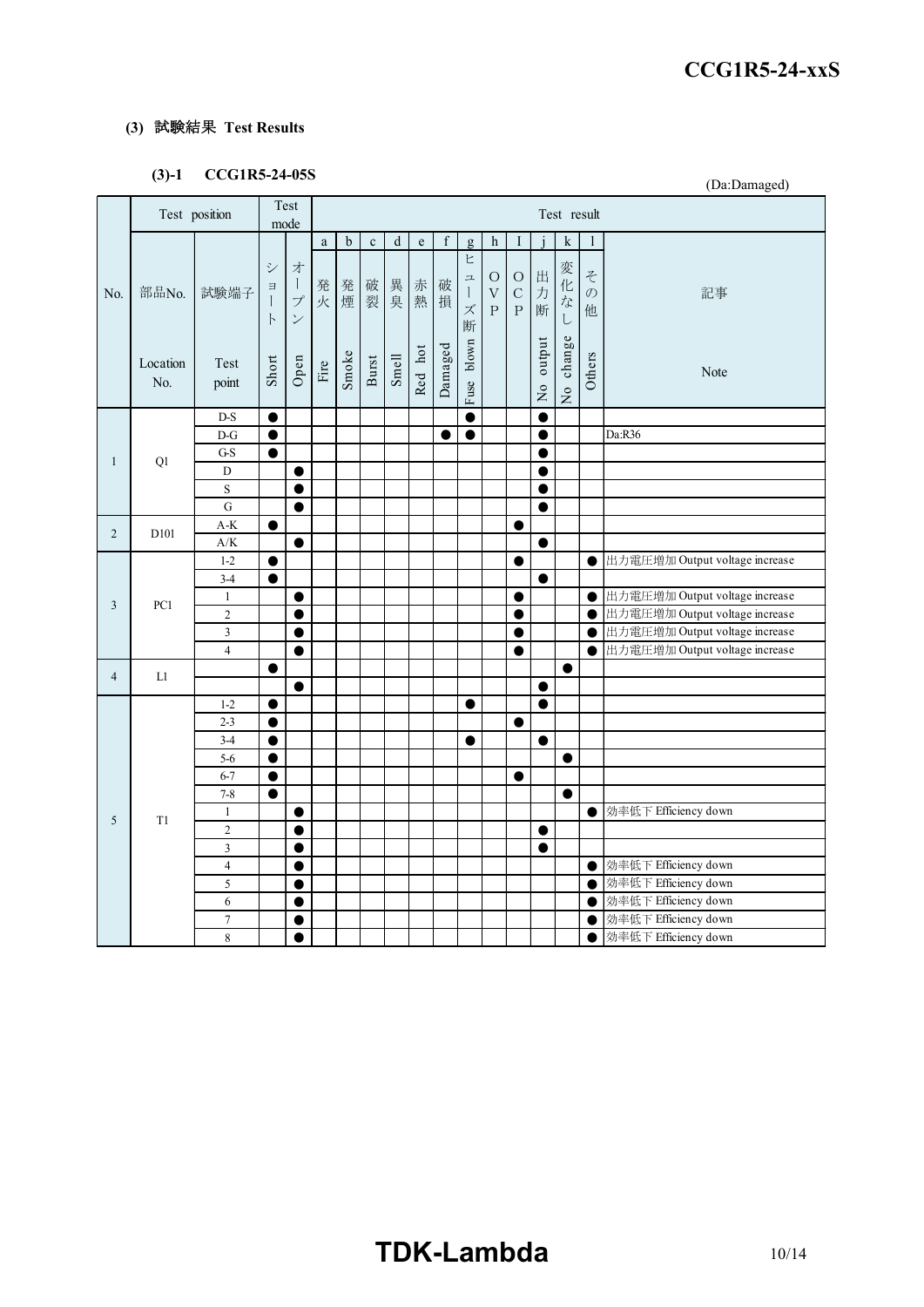#### **(3)-2 CCG1R5-24-12S**

(Da:Damaged)

|                |                 | Test position      |                                      | Test<br>mode                                                    | Test result |             |             |         |                                                                                |             |                                          |                                                    |                                                |                                      |           |                         |                                |
|----------------|-----------------|--------------------|--------------------------------------|-----------------------------------------------------------------|-------------|-------------|-------------|---------|--------------------------------------------------------------------------------|-------------|------------------------------------------|----------------------------------------------------|------------------------------------------------|--------------------------------------|-----------|-------------------------|--------------------------------|
|                |                 |                    |                                      |                                                                 | $\rm{a}$    | $\mathbf b$ | $\mathbf c$ | $\rm d$ | $\mathbf{e}% _{B}=\mathbf{e}_{B}+\mathbf{e}_{B}+\mathbf{e}_{B}+\mathbf{e}_{B}$ | $\mathbf f$ | $\mathbf{g}$                             | h                                                  | 1                                              |                                      | k         |                         |                                |
| No.            | 部品No.           | 試験端子               | $\ddot{\checkmark}$<br>$\equiv$<br>ŀ | 才<br>$\begin{array}{c} \hline \end{array}$<br>プ<br>$\checkmark$ | 発<br>火      | 発<br>煙      | 破<br>裂      | 異<br>臭  | 赤<br>熱                                                                         | 破<br>損      | E<br>$\equiv$<br>$\mathcal{I}$<br>ズ<br>断 | $\bigcirc$<br>$\boldsymbol{\mathrm{V}}$<br>$\rm P$ | $\bigcirc$<br>$\overline{C}$<br>$\overline{P}$ | 出<br>$\ensuremath{\mathcal{F}}$<br>断 | 変化なし      | z<br>$\mathcal{O}$<br>他 | 記事                             |
|                | Location<br>No. | Test<br>point      | Short                                | Open                                                            | Fire        | Smoke       | Burst       | Smell   | Red hot                                                                        | Damaged     | blown<br>Fuse                            |                                                    |                                                | output<br>$\frac{1}{2}$              | No change | Others                  | Note                           |
|                |                 | $D-S$              | $\bullet$                            |                                                                 |             |             |             |         |                                                                                |             | $\bullet$                                |                                                    |                                                | $\bullet$                            |           |                         |                                |
|                |                 | $D-G$              | $\bullet$                            |                                                                 |             |             |             |         |                                                                                | ●           | $\bullet$                                |                                                    |                                                | 0                                    |           |                         | Da:R36                         |
| $\mathbf{1}$   | Q1              | $G-S$              | $\bullet$                            |                                                                 |             |             |             |         |                                                                                |             |                                          |                                                    |                                                | ●                                    |           |                         |                                |
|                |                 | D                  |                                      | $\bullet$                                                       |             |             |             |         |                                                                                |             |                                          |                                                    |                                                | e                                    |           |                         |                                |
|                |                 | $\mathbf S$        |                                      | $\bullet$                                                       |             |             |             |         |                                                                                |             |                                          |                                                    |                                                |                                      |           |                         |                                |
|                |                 | G                  |                                      | $\bullet$                                                       |             |             |             |         |                                                                                |             |                                          |                                                    |                                                |                                      |           |                         |                                |
| $\overline{2}$ | D101            | $A-K$              | $\bullet$                            |                                                                 |             |             |             |         |                                                                                |             |                                          |                                                    | $\bullet$                                      |                                      |           |                         |                                |
|                |                 | A/K                |                                      | $\bullet$                                                       |             |             |             |         |                                                                                |             |                                          |                                                    |                                                | $\bullet$                            |           |                         |                                |
|                |                 | $1 - 2$<br>$3 - 4$ | $\bullet$<br>$\bullet$               |                                                                 |             |             |             |         |                                                                                |             |                                          |                                                    | ●                                              |                                      |           | $\bullet$               | 出力電圧増加 Output voltage increase |
|                |                 | $\mathbf{1}$       |                                      |                                                                 |             |             |             |         |                                                                                |             |                                          |                                                    | $\bullet$                                      | $\bullet$                            |           |                         | 出力電圧増加 Output voltage increase |
| 3              | PC1             | $\overline{c}$     |                                      | $\bullet$<br>$\bullet$                                          |             |             |             |         |                                                                                |             |                                          |                                                    | ●                                              |                                      |           | $\bullet$<br>$\bullet$  | 出力電圧増加 Output voltage increase |
|                |                 | 3                  |                                      | $\bullet$                                                       |             |             |             |         |                                                                                |             |                                          |                                                    |                                                |                                      |           | $\bullet$               | 出力電圧増加 Output voltage increase |
|                |                 | $\overline{4}$     |                                      | $\bullet$                                                       |             |             |             |         |                                                                                |             |                                          |                                                    |                                                |                                      |           | $\bullet$               | 出力電圧増加 Output voltage increase |
|                |                 |                    | ●                                    |                                                                 |             |             |             |         |                                                                                |             |                                          |                                                    |                                                |                                      | $\bullet$ |                         |                                |
| $\overline{4}$ | L1              |                    |                                      | $\bullet$                                                       |             |             |             |         |                                                                                |             |                                          |                                                    |                                                | $\bullet$                            |           |                         |                                |
|                |                 | $1 - 2$            | $\bullet$                            |                                                                 |             |             |             |         |                                                                                |             | $\bullet$                                |                                                    |                                                | $\bullet$                            |           |                         |                                |
|                |                 | $2 - 3$            | 0                                    |                                                                 |             |             |             |         |                                                                                |             |                                          |                                                    | $\bullet$                                      |                                      |           |                         |                                |
|                |                 | $3 - 4$            | $\bullet$                            |                                                                 |             |             |             |         |                                                                                |             | ●                                        |                                                    |                                                | $\bullet$                            |           |                         |                                |
|                |                 | $5 - 6$            | $\bullet$                            |                                                                 |             |             |             |         |                                                                                |             |                                          |                                                    |                                                |                                      | $\bullet$ |                         |                                |
|                |                 | $6 - 7$            | $\bullet$                            |                                                                 |             |             |             |         |                                                                                |             |                                          |                                                    | $\bullet$                                      |                                      |           |                         |                                |
|                |                 | $7 - 8$            | $\bullet$                            |                                                                 |             |             |             |         |                                                                                |             |                                          |                                                    |                                                |                                      | $\bullet$ |                         |                                |
| 5              | T1              | $\mathbf{1}$       |                                      | $\bullet$                                                       |             |             |             |         |                                                                                |             |                                          |                                                    |                                                |                                      |           | $\bullet$               | 効率低下 Efficiency down           |
|                |                 | $\overline{2}$     |                                      | $\bullet$                                                       |             |             |             |         |                                                                                |             |                                          |                                                    |                                                | e                                    |           |                         |                                |
|                |                 | 3                  |                                      | $\bullet$                                                       |             |             |             |         |                                                                                |             |                                          |                                                    |                                                | $\bullet$                            |           |                         |                                |
|                |                 | $\overline{4}$     |                                      | $\bullet$                                                       |             |             |             |         |                                                                                |             |                                          |                                                    |                                                |                                      |           | $\bullet$               | 効率低下 Efficiency down           |
|                |                 | 5                  |                                      | $\bullet$                                                       |             |             |             |         |                                                                                |             |                                          |                                                    |                                                |                                      |           | $\bullet$               | 効率低下 Efficiency down           |
|                |                 | 6                  |                                      | $\bullet$                                                       |             |             |             |         |                                                                                |             |                                          |                                                    |                                                |                                      |           |                         | 効率低下 Efficiency down           |
|                |                 | $\overline{7}$     |                                      | $\bullet$                                                       |             |             |             |         |                                                                                |             |                                          |                                                    |                                                |                                      |           |                         | 効率低下 Efficiency down           |
|                |                 | $\,8\,$            |                                      | $\bullet$                                                       |             |             |             |         |                                                                                |             |                                          |                                                    |                                                |                                      |           | $\bullet$               | 効率低下 Efficiency down           |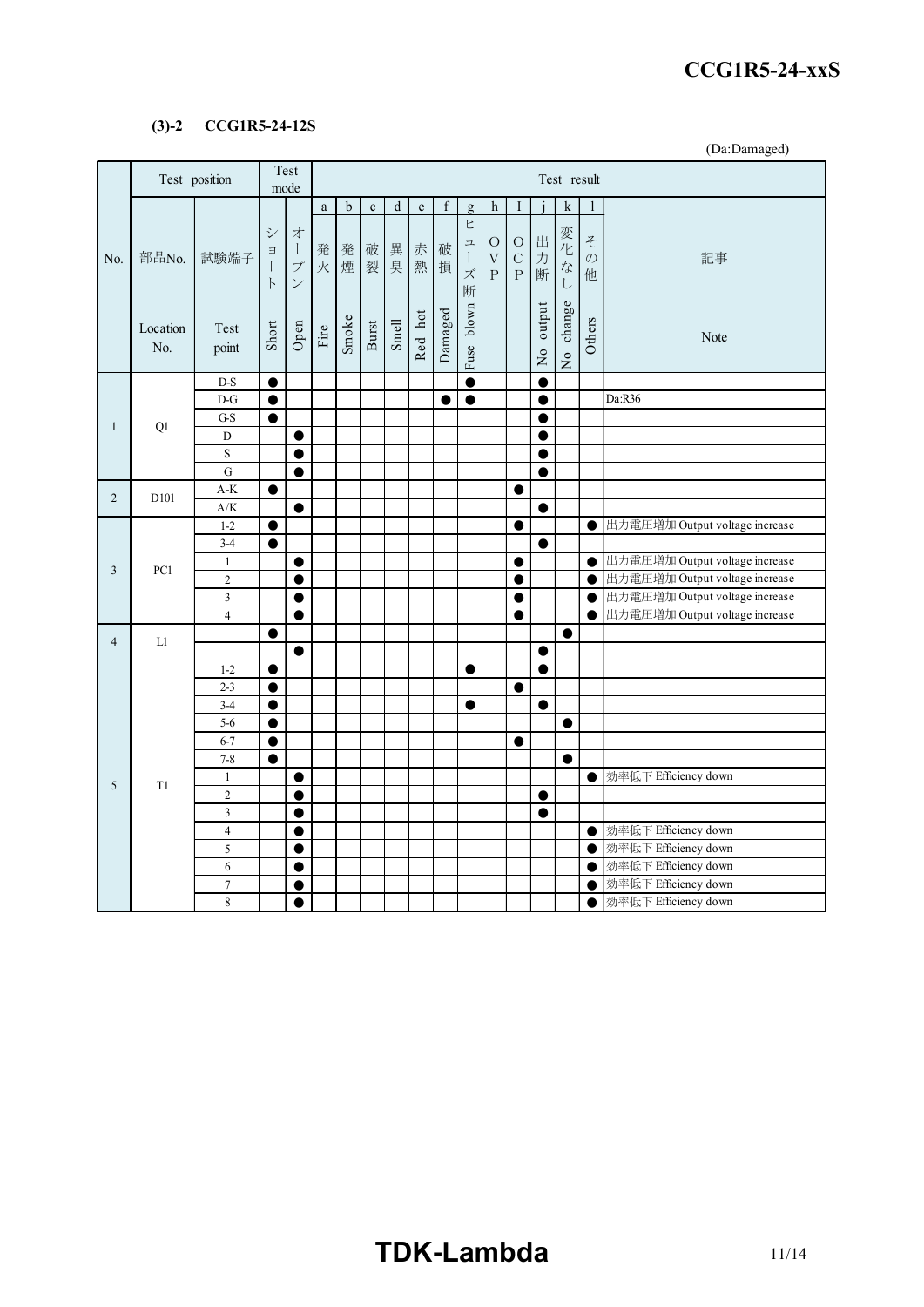#### **5.** ノイズシミュレート試験 **Noise Simulate Test**

**MODEL : CCG1R5-24-03S, CCG1R5-24-15S**

|  | (1) 使用装置 Equipment Used                                     |  |                                    |         |                     |                       |                              |
|--|-------------------------------------------------------------|--|------------------------------------|---------|---------------------|-----------------------|------------------------------|
|  | ・ ノイズシミュレーター : INS-AX2-450TH                                |  |                                    |         | (Noise Laboratory)  |                       |                              |
|  | Noise Simulator<br>· カップリングクランプ : CA-805B<br>Coupling Clamp |  |                                    |         | (Noise Laboratory)  |                       |                              |
|  | (2) 供試電源台数 The number of D.U.T. (Device Under Test)         |  |                                    |         |                     |                       |                              |
|  | $\cdot$ CCG1R5-24-03S                                       |  | : $1 \oplus (1 \text{unit})$       |         |                     | $\cdot$ CCG1R5-24-15S | : $1 \oplus (1 \text{unit})$ |
|  | (3) 試験条件 Test Conditions                                    |  |                                    |         |                     |                       |                              |
|  | ・入力電圧<br>Input Voltage                                      |  | : 24VDC                            |         |                     |                       |                              |
|  | ・出力電圧                                                       |  | : 定格<br>Rated                      |         |                     |                       |                              |
|  | Output Voltage<br>· 出力電流                                    |  | : $CCG1R5-24-03S$<br>CCG1R5-24-15S |         | 0A,0.4A<br>0A, 0.1A | $(0\%, 100\%)$        |                              |
|  | Output Current<br>・極性                                       |  | $: +$                              |         |                     | $(0\%, 100\%)$        |                              |
|  | Polarity                                                    |  |                                    |         |                     |                       |                              |
|  | ・ノイズ雷圧                                                      |  | : 入力ポート                            | 2kV     |                     | 信号ポート                 | 0.75kV                       |
|  | Noise Level                                                 |  | Input Port 2kV,                    |         |                     | Signal Port           | 0.75kV                       |
|  | ・印加モード                                                      |  | : 入力ポート ノーマル、                      |         |                     | 信号ポート                 | コモン                          |
|  | Mode                                                        |  | <b>Input Port</b>                  | Normal, |                     | Signal Port           | Common                       |
|  | ・パルス幅                                                       |  | : $50 \sim 1000$ ns                |         |                     |                       |                              |
|  | Pulse Width                                                 |  |                                    |         |                     |                       |                              |
|  | ・トリガ選択                                                      |  | : Line                             |         |                     |                       |                              |
|  | <b>Trigger Select</b>                                       |  |                                    |         |                     |                       |                              |
|  | ·周囲温度                                                       |  | $: 25^{\circ}C$                    |         |                     |                       |                              |
|  | Ambient Temperature                                         |  |                                    |         |                     |                       |                              |

#### **(4)** 判定条件 **Acceptable Conditions**

1.試験中、5%を超える出力電圧の変動のない事

The regulation of output voltage must not exceed 5% of initial value during test.

2.試験後の出力電圧は初期値から変動していない事

The output voltage must be within the regulation of specification after the test.

3.発煙・発火のない事

Smoke and fire are not allowed.

#### **(5)** 試験回路 **Test Circuit**

A. 入力ポート(+Vin、-Vin)に規定のインパルス・ノイズをノーマルモードで印加する Apply the specified Impulse Noise to the Input Ports(+Vin, -Vin) with Normal Mode.



**TDK-Lambda** 12/14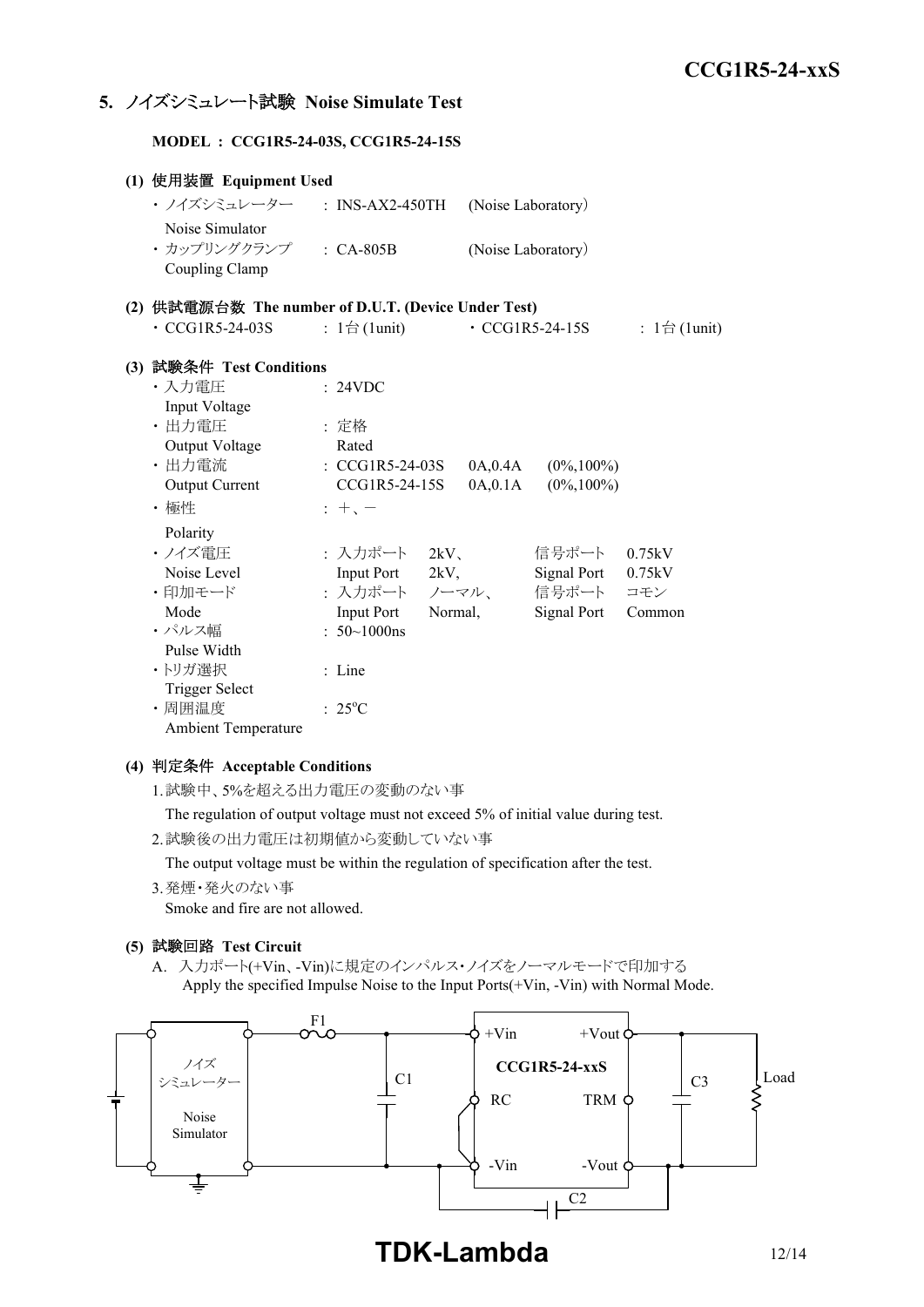*INSTRUCTION MANUAL* B. 信号ポート(RC、-Vin、TRM、+Vout、-Vout)に規定のインパルス・ノイズをコモンモードで印加する Apply the specified Impulse Noise to the Signal Ports(RC,-Vin,TRM,+Vout,-Vout) with Common Mode.



**(6)** 試験結果 **Test Results**

合格 **OK**